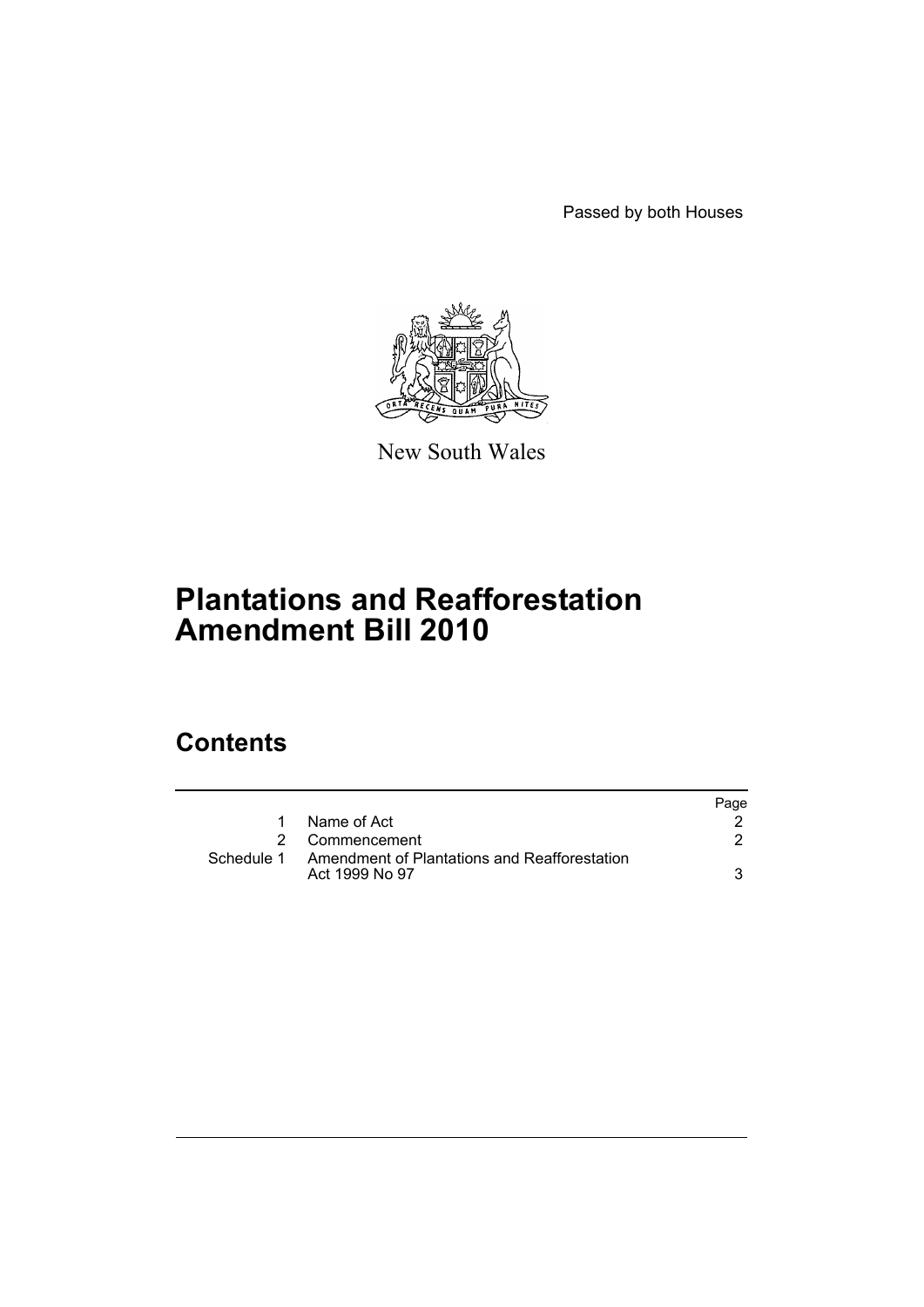*I certify that this public bill, which originated in the Legislative Assembly, has finally passed the Legislative Council and the Legislative Assembly of New South Wales.*

> *Clerk of the Legislative Assembly. Legislative Assembly, Sydney, , 2010*



New South Wales

# **Plantations and Reafforestation Amendment Bill 2010**

Act No , 2010

An Act to amend the *Plantations and Reafforestation Act 1999* to make further provision with respect to the authorisation of plantations; and for other purposes.

*I have examined this bill and find it to correspond in all respects with the bill as finally passed by both Houses.*

*Assistant Speaker of the Legislative Assembly.*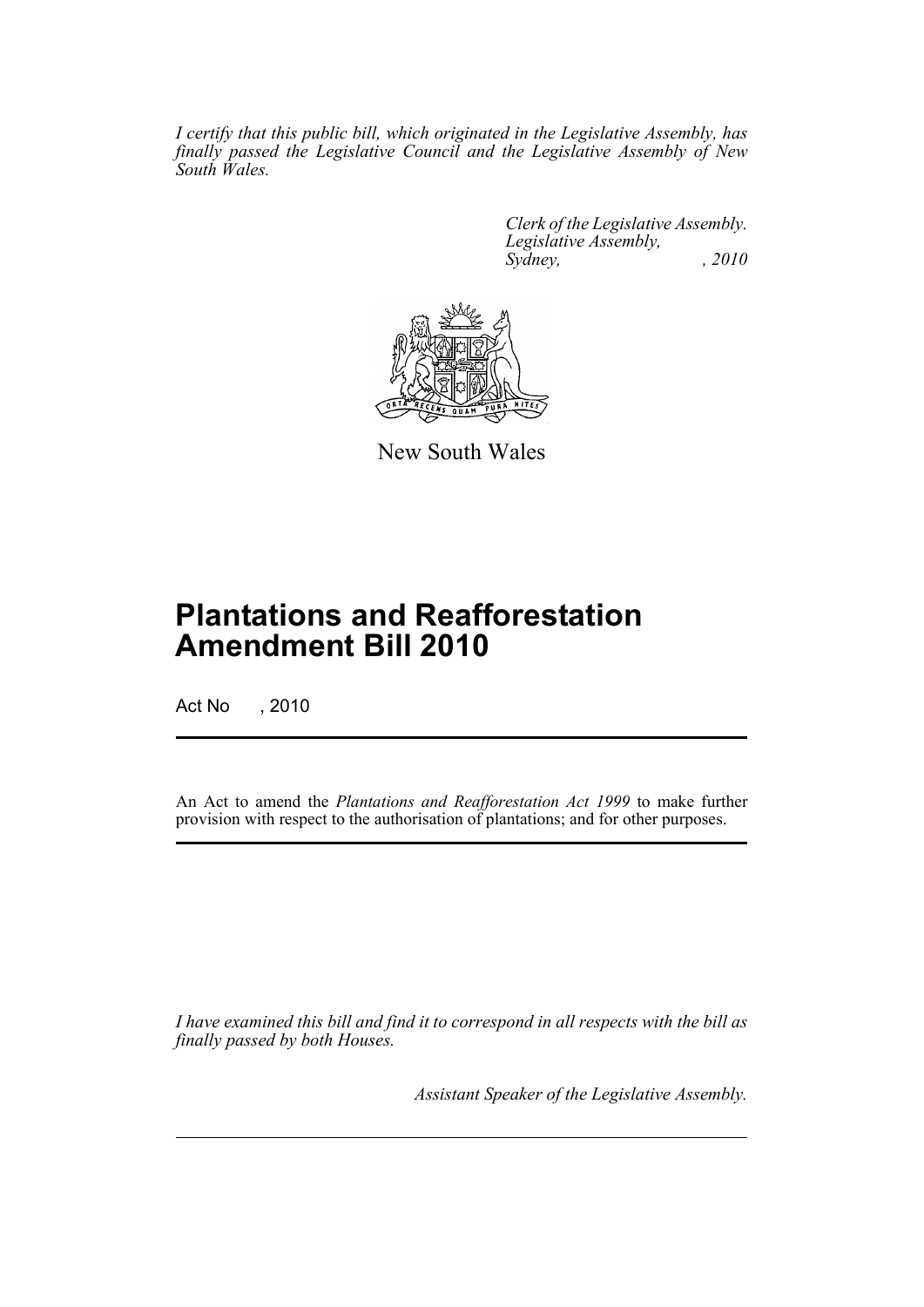## <span id="page-2-0"></span>**The Legislature of New South Wales enacts:**

## **1 Name of Act**

This Act is the *Plantations and Reafforestation Amendment Act 2010*.

## <span id="page-2-1"></span>**2 Commencement**

This Act commences on a day or days to be appointed by proclamation.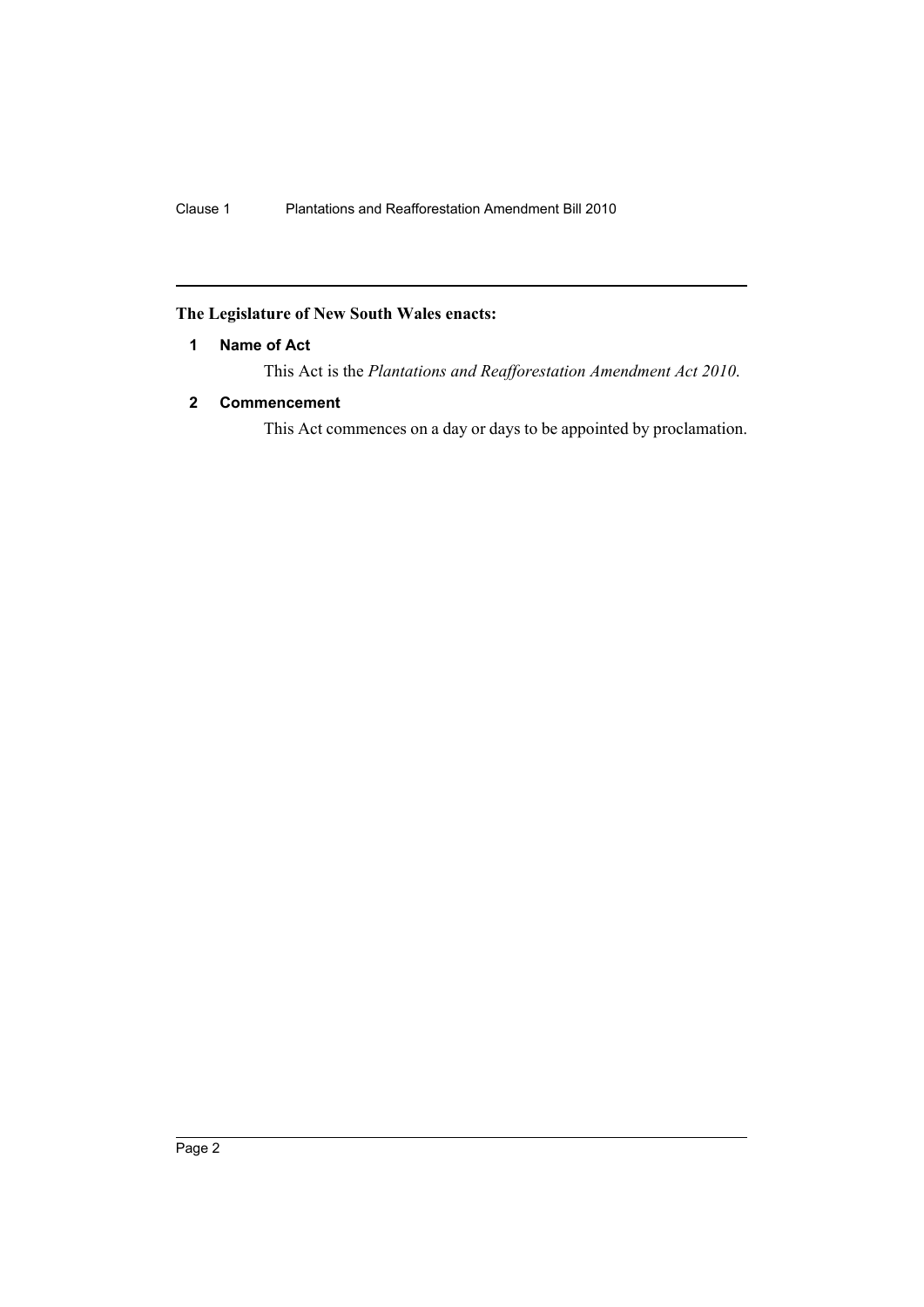Amendment of Plantations and Reafforestation Act 1999 No 97 Schedule 1

## <span id="page-3-0"></span>**Schedule 1 Amendment of Plantations and Reafforestation Act 1999 No 97**

## **[1] Section 3 Objects of Act**

Insert "best practice" after "codify" in section 3 (c).

#### **[2] Section 4 Definitions**

Insert in alphabetical order in section 4 (1):

*authorised officer* means a person appointed under section 61. *Department* means the Department of Industry and Investment. *Director-General* means the Director-General of the Department.

## **[3] Section 6 Exempt farm forestry**

Omit section 6 (1) (a) and (b). Insert instead:

- (a) the total area in which plantation operations of any kind are carried out on the farm does not exceed 30 hectares at any one time,
- (b) any clearing of native vegetation (within the meaning of the *Native Vegetation Act 2003*) is exempt from the requirement under section 12 of that Act that the clearing be in accordance with a development consent or a property vegetation plan,
- (b1) any clearing of State protected land which is subject to the provisions of the *Native Vegetation Conservation Act 1997* (*1997 Act*) because of the operation of clause 4 of Schedule 3 to the *Native Vegetation Act 2003* (*2003 Act*) and the regulations under the 2003 Act is exempt from any requirement under Part 2 of the 1997 Act for development consent,

#### **[4] Section 9 Offence with respect to unauthorised plantations**

Omit section 9 (1) (b).

## **[5] Section 9 (4)**

## Omit the definition of *ancillary plantation operations*. Insert instead:

*ancillary plantation operations* means plantation operations that are ancillary to:

(a) the carrying out of development in accordance with development consent under Part 4, or in accordance with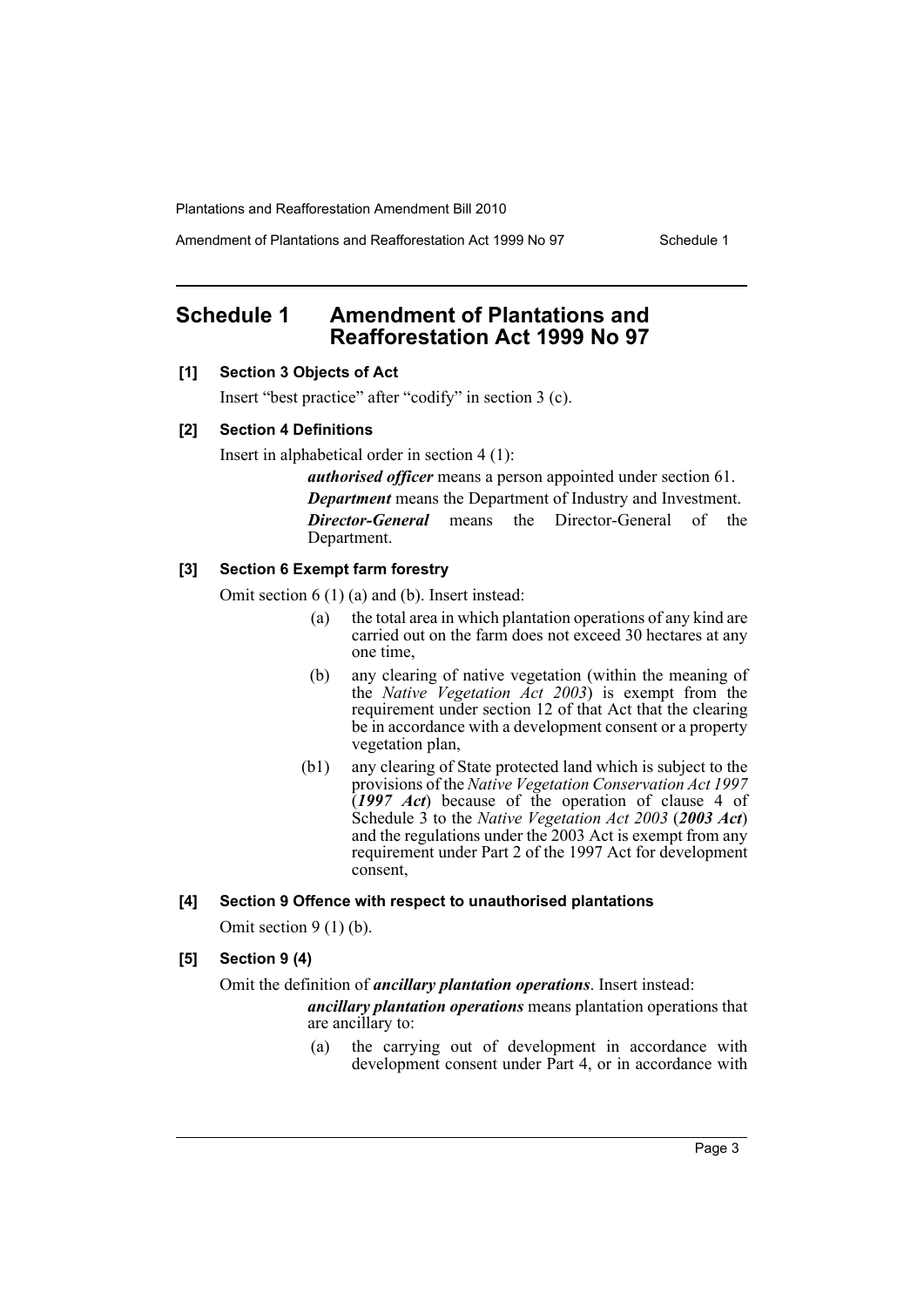the requirements of Part 5, of the *Environmental Planning and Assessment Act 1979*, or

(b) the carrying out of an approved project within the meaning of Part 3A of that Act,

but only if the development or project does not comprise mainly plantation operations.

#### **[6] Section 9 (4)**

Omit the definition of *existing plantation*.

#### **[7] Section 9 (4), Note**

Insert after the subsection:

**Note.** Provisions relating to plantations authorised under other laws before the commencement of this section (existing plantations) are contained in clause 6 of Schedule 3.

### **[8] Section 12 Determination of applications for authorisation**

Omit section 12 (3). Insert instead:

- (3) Written notice of the Minister's decision to grant an application is also to be given, within 40 days after the decision is made:
	- (a) to the council of any local government area within which the plantation or proposed plantation is situated, and
	- (b) to the Minister administering the *Crown Lands Act 1989*, in respect of plantation operations to be carried out on a road (within the meaning of Division 6 of Part 4 of that Act) that is unformed.

#### **[9] Section 14 Provisions relating to non-complying plantations**

Omit "The Minister is to invite any person or body provided with a copy of the application to make submissions on the application within the time and in the manner specified by the Minister (having regard to the period within which the Minister is required by this Part to deal with the application)." from section  $14(3)$ .

#### **[10] Section 14 (3), Note**

Omit "any application and".

#### **[11] Section 14 (3A)**

Insert after section 14 (3):

(3A) The Minister is to invite any person or body provided with a copy of the application in accordance with this section to make submissions on those aspects of the application that indicate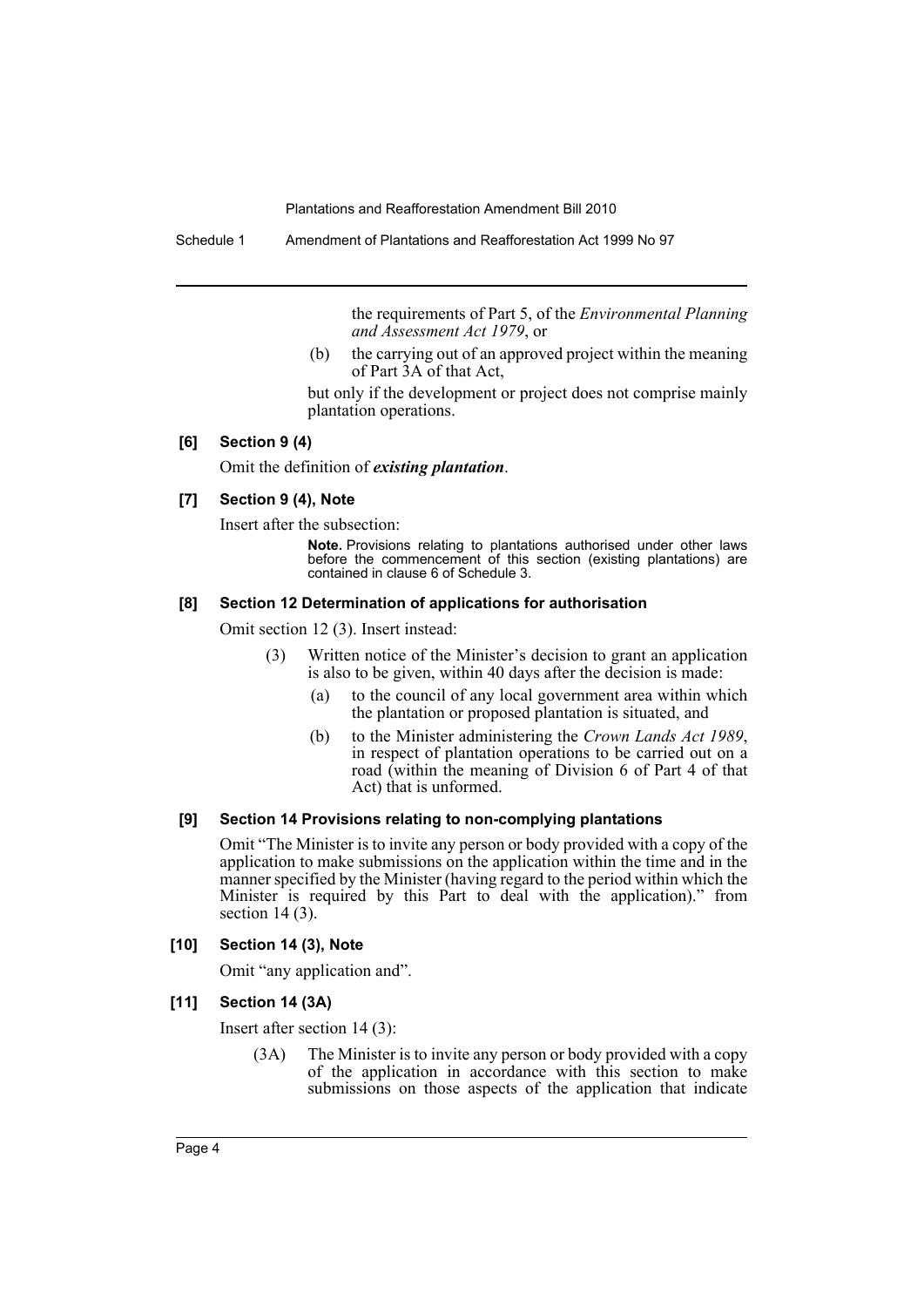non-compliance with the relevant complying development standards of the Code:

- (a) within 3 weeks after receipt of a copy of the application, and
- (b) in the manner specified by the Minister.

## **[12] Section 15 Provisions relating to threatened species conservation**

Omit "section 9" from section 15 (9). Insert instead "clause 6 of Schedule 3".

**[13] Section 16 Provisions relating to plantations subject to regional vegetation management plans or substitute plans**

Omit the section.

#### **[14] Section 17 Provisions relating to plantations already established**

Omit section 17 (4). Insert instead:

- (4) Despite anything to the contrary in this Part:
	- (a) this section applies even though a plantation is a complying plantation, and
	- (b) this section does not apply to or in respect of a plantation that is required by section 17C to be authorised.

## **[15] Sections 17A–17C**

Insert after section 17:

#### **17A Notification of change in ownership or management of plantation**

- (1) A person must give notice to the Minister in accordance with this section within  $\overline{28}$  days after becoming the owner of the whole or part of a plantation that was authorised before the person became owner.
- (2) The owner of an authorised plantation must give notice to the Minister in accordance with this section within 28 days after a new manager is appointed for the whole or part of the plantation.
- (3) The notice must:
	- (a) be in the form approved by the Director-General, and
	- (b) identify the area or areas of land comprising the authorised plantation and the part or parts of land subject to a change in ownership or management, and
	- (c) identify the new owner or owners, or manager or managers, of the part or parts of the land.

Maximum penalty: 10 penalty units.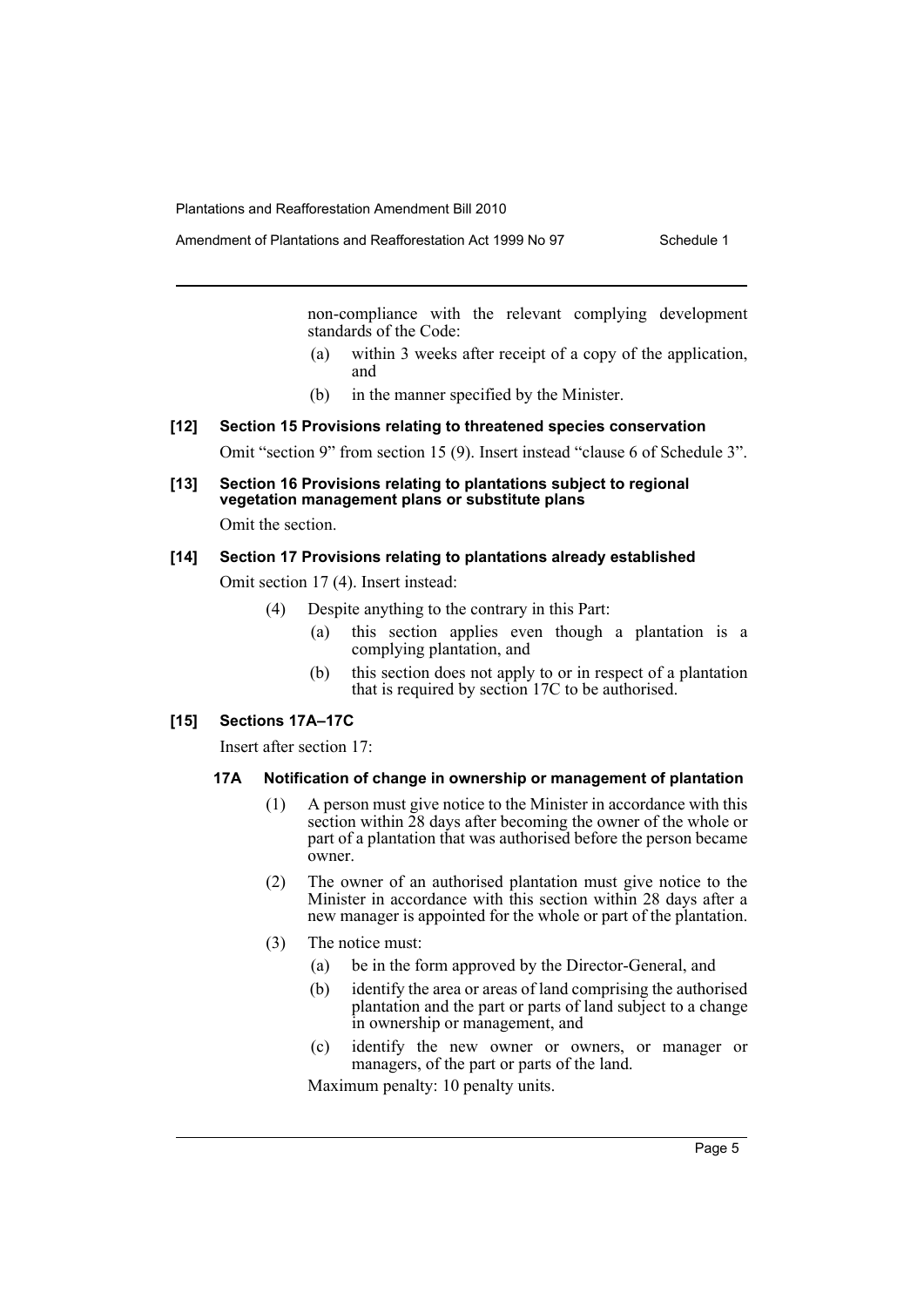Schedule 1 Amendment of Plantations and Reafforestation Act 1999 No 97

#### **17B Changes in ownership and management not affecting authorisation of plantations**

The authorisation of an authorised plantation is not affected by:

- (a) any change in ownership or management of the whole of the plantation, or
- (b) any change in the ownership of a part of the plantation so long as the whole of the plantation remains under the same management, or
- (c) any change in the management of a part of the plantation so long as the whole of the plantation remains under the same ownership.

#### **17C Changes in ownership and management affecting authorisation of plantations**

- (1) For the purposes of this section, a *significant change* to an authorised plantation is:
	- (a) a change in the ownership of part only of the land comprising the plantation that occurs at the same time as a change in the management of that part of the land, or
	- (b) a change in the ownership of part only of the land comprising the plantation that follows a change in the management of that part of the land, or
	- (c) a change in the management of part only of the land comprising the plantation that follows a change in the ownership of that part of the land.
- (2) If there is a significant change to an authorised plantation (*the original plantation*) and the owner of any part of the land comprising the original plantation intends to continue plantation operations on that part after the change, the owner must make an application under section 11 for the authorisation of that part as a plantation.
- (3) The Minister may waive or modify any of the requirements of this Act in relation to an application for authorisation as a plantation of any part of the land comprising the original plantation, but only if the application does not relate to any other land.
- (4) The Minister must grant an authorisation of a part of the land comprising the original plantation but may impose any conditions on the authorisation that the Minister considers appropriate.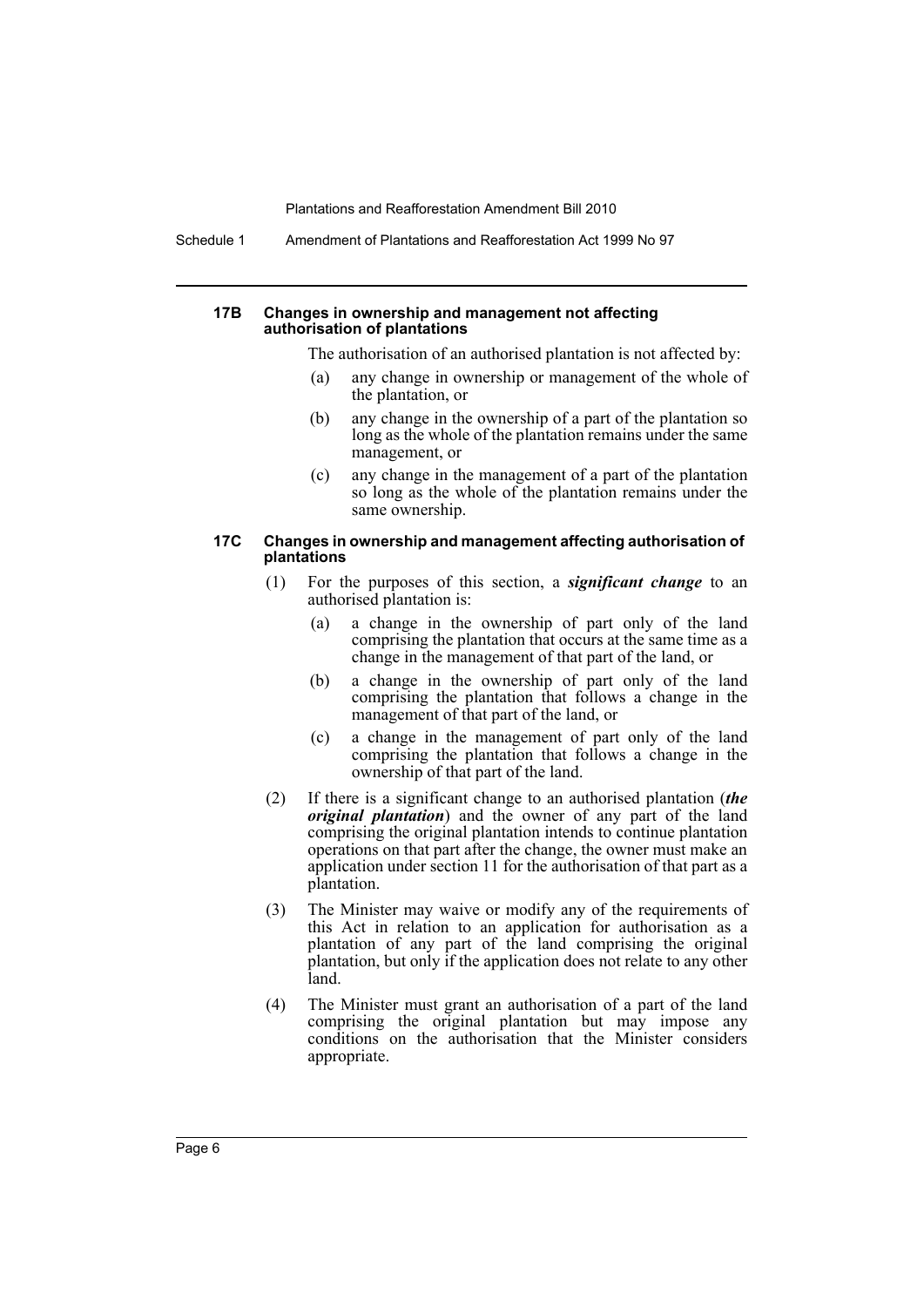- Amendment of Plantations and Reafforestation Act 1999 No 97 Schedule 1
	- (5) An authorisation in respect of an original plantation ceases to have effect on the date on which the significant change occurs.
	- (6) However, any part of the land comprising the original plantation is taken to be an authorised plantation subject to the same conditions that applied to the original plantation (to the extent that those conditions are relevant to that part of the land), but only until:
		- (a) 28 days after the significant change, or
		- (b) if an application is made within that 28-day period for the authorisation of that part of the land as a plantation, the application is determined by the Minister.
	- (7) Nothing in this section requires an application to be made for authorisation of land as a plantation if authorisation would not be required because of section 9.

#### **[16] Section 20 Conditions of authorisations**

Omit section 20 (1) and (2). Insert instead:

- (1) An authorisation under this Act (other than for a complying plantation) may be granted subject to conditions.
- (2) Subsection (1) does not affect the operation of section 13 (4).

## **[17] Section 21**

Omit the section. Insert instead:

#### **21 Duration of authorisation**

Subject to section 17C, the authorisation of a plantation remains in force unless it is cancelled by the Minister in accordance with this Act.

#### **[18] Section 22 Cancellation of authorisation**

Omit "or" where lastly occurring in section 22 (1) (d).

## **[19] Section 22 (1) (e)**

Omit the paragraph.

### **[20] Section 23 Public register relating to authorisations**

Omit section 23 (1) (a).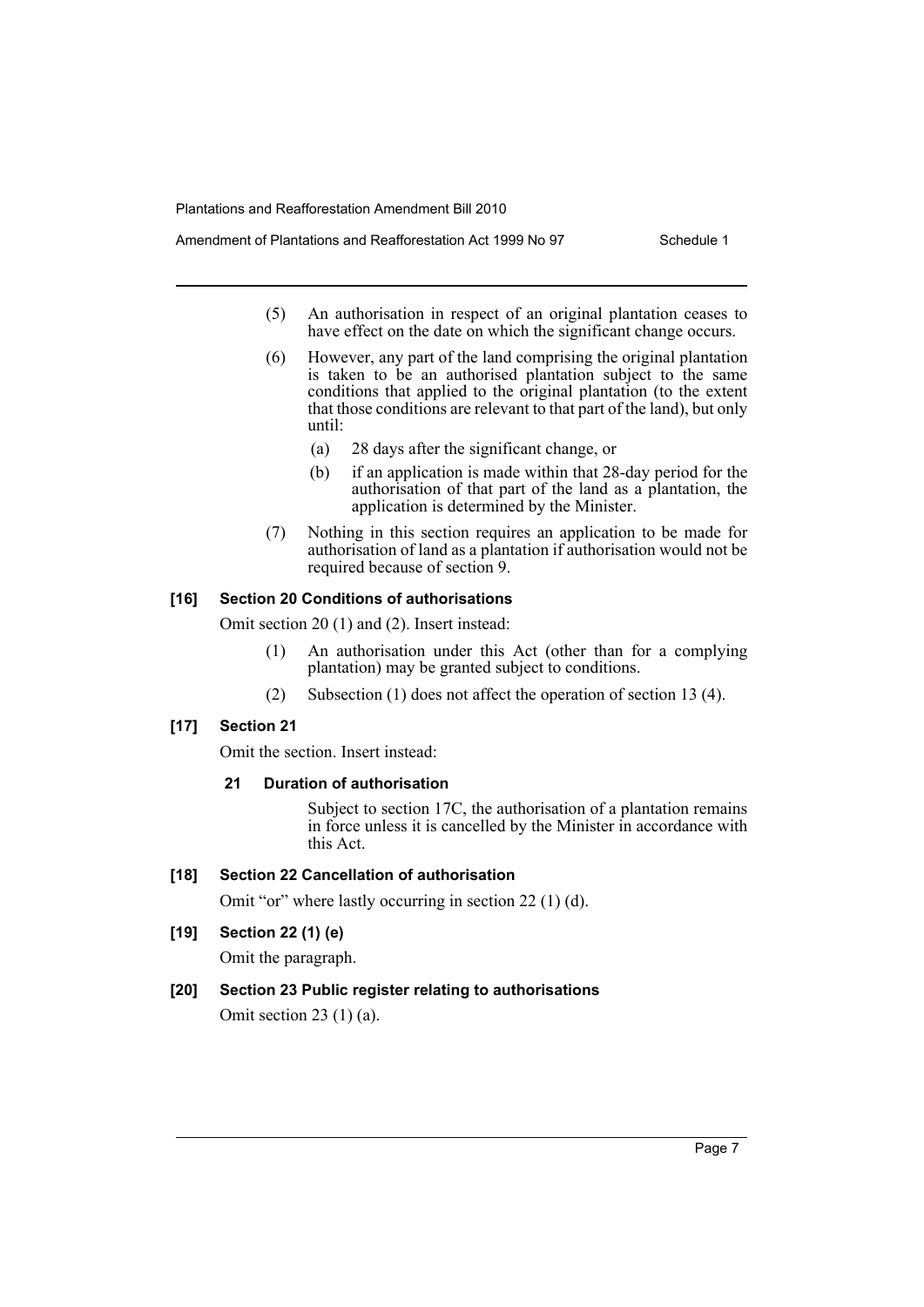Schedule 1 Amendment of Plantations and Reafforestation Act 1999 No 97

## **[21] Section 23 (2)**

Omit the subsection. Insert instead:

- (2) The register is to be made available for inspection on the internet site of the Department.
- **[22] Section 42 Obligation to make financial contribution** Omit section 42 (4).
- **[23] Section 47 Plantation operations and exempt farm forestry not subject to EPA Act**

Omit section  $47(3)(a)$ .

## **[24] Section 58 Minister may make stop work order**

Omit "an authorised plantation" from section 58 (1). Insert instead "a plantation".

## **[25] Section 58 (3)**

Omit "the authorised plantation". Insert instead "the plantation".

### **[26] Section 59 Directions for remedial work**

Omit "an authorised plantation" from section 59 (1). Insert instead "a plantation".

#### **[27] Section 60 Appeals under this Part**

Omit "an authorised plantation" from section 60 (1). Insert instead "a plantation".

## **[28] Sections 61–61D**

Omit section 61. Insert instead:

#### **61 Appointment of authorised officers**

- (1) The Minister may appoint any appropriately qualified person as an authorised officer to investigate and report to the Minister on whether this Act and the Code are being complied with.
- (2) The authority of an authorised officer may be limited by the relevant instrument of appointment to the functions specified in the instrument of appointment.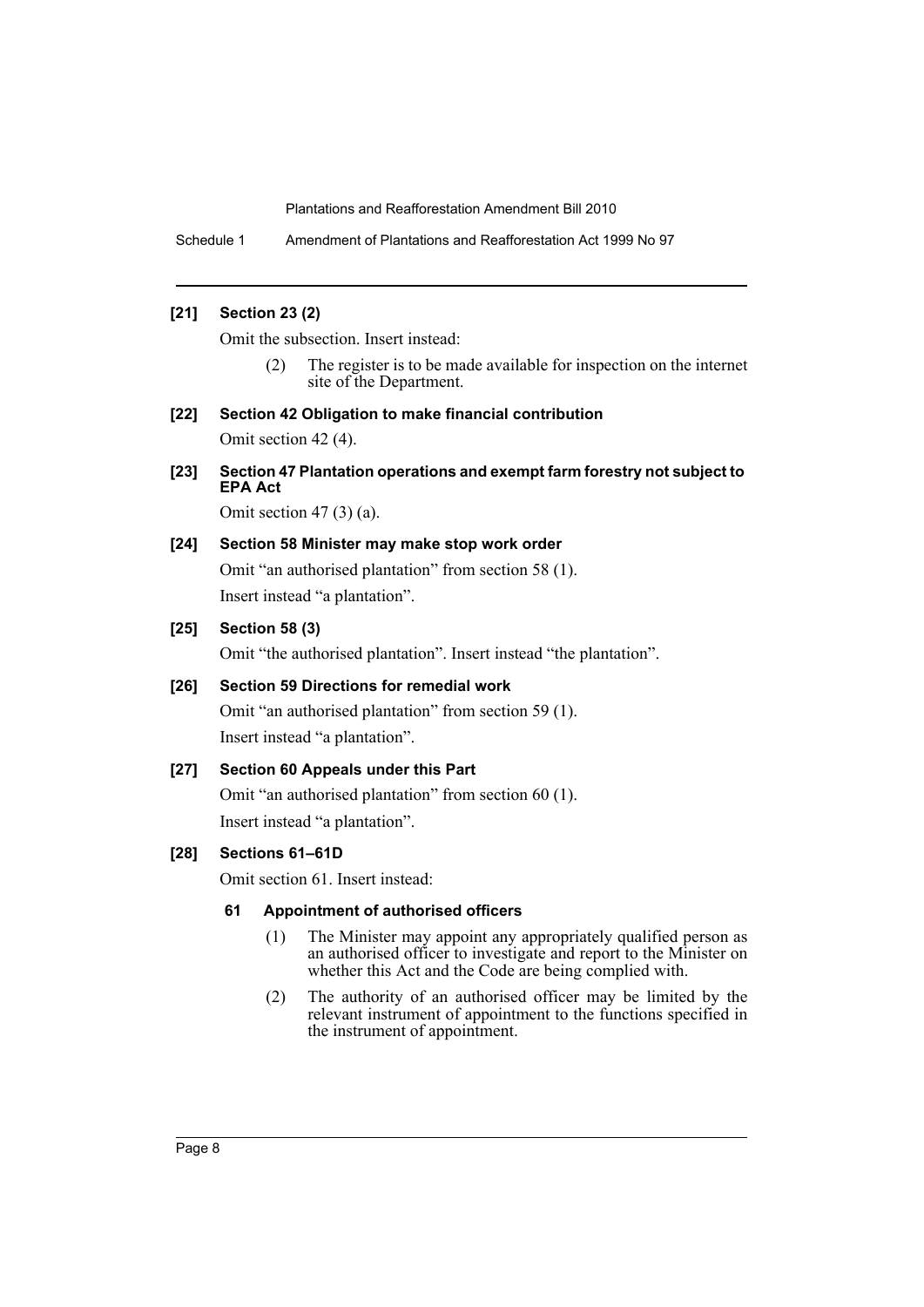- (3) An authorised officer cannot exercise the functions of an authorised officer under this Act unless the officer is in possession of an identification card issued on behalf of the Minister.
- (4) In the course of exercising the functions of an authorised officer under this Act, the officer must, if requested to do so by any person who is subject to the exercise of the functions, produce the officer's identification card to the person.

#### **61A Powers of entry and inspection**

- (1) For the purpose of exercising his or her functions under this Act, an authorised officer may, on giving reasonable notice to the owner or manager, enter an authorised plantation or land that the authorised officer reasonably suspects is required to be authorised as a plantation under this Act.
- (2) However, an authorised officer may enter such a plantation or land without giving reasonable notice if:
	- (a) the officer considers there is a risk of significant harm to the environment occurring in respect of the plantation or land, and
	- (b) the officer has attempted to contact the owner or manager before entering the plantation or land.
- (3) An authorised officer may, for the purpose of exercising his or her functions under this Act:
	- (a) conduct such investigations, make such inquiries, examinations and inspections, and take such samples and recordings (including photographs) as the officer considers necessary, and
	- (b) require the owner or manager to provide such reasonable assistance and facilities as may be requested by the officer to exercise the officer's functions under this section.
- (4) A person may accompany an authorised officer and take all reasonable steps to assist an officer in the exercise of the officer's functions under this Act if the officer is of the opinion that the person is capable of providing assistance to the officer in the exercise of those functions.
- (5) An authorised officer is not entitled to enter any part of premises used only for residential purposes except with the consent of the occupier of the premises.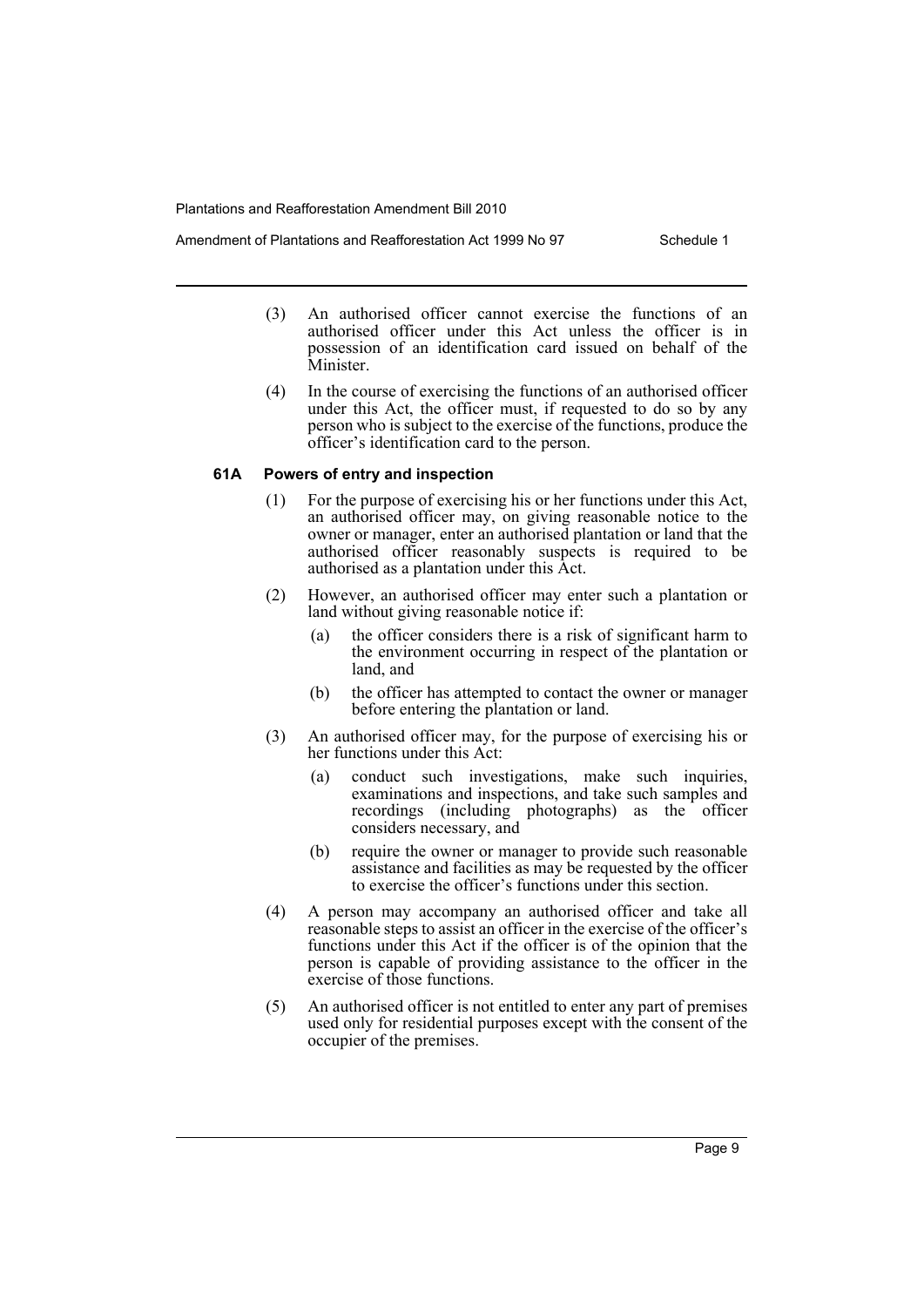Schedule 1 Amendment of Plantations and Reafforestation Act 1999 No 97

#### **61B Power to obtain information**

- (1) If an authorised officer enters land for the purpose of exercising functions under this Act, the authorised officer may require the owner or manager of the land to provide such relevant information as the officer requires.
- (2) The Director-General may, by notice in writing served on the owner or manager of land, require the owner or manager to give to an authorised officer, in accordance with the notice, any relevant information.
- (3) In this section, *relevant information* means information or documents relating to matters that are reasonably connected with the administration of this Act or required for the purposes of determining whether this Act or the Code is being complied with, but does not include information or documents of a commercially sensitive nature.
- (4) A person is not excused from giving relevant information under this section on the ground that the information may tend to incriminate the person.
- (5) Any relevant information obtained from a natural person under this section is not admissible against the person in criminal proceedings other than proceedings for an offence under section 61C.

#### **61C Offences in respect of authorised officers**

- (1) A person must not, without reasonable excuse:
	- (a) obstruct an authorised officer in the exercise of the officer's functions under this Act, or
	- (b) fail or refuse to comply with a requirement made by an authorised officer or the Director-General under this Act, or
	- (c) provide information to an authorised officer which the person knows is false or misleading in a material respect. Maximum penalty: 100 penalty units.
- (2) In this section, *obstruct* includes delay, threaten or hinder.

#### **61D Protection from personal liability**

(1) Any matter or thing done or omitted to be done by an authorised officer does not, if the matter or thing was done or omitted to be done in good faith for the purpose of exercising a function under this Act, make the authorised officer personally liable to any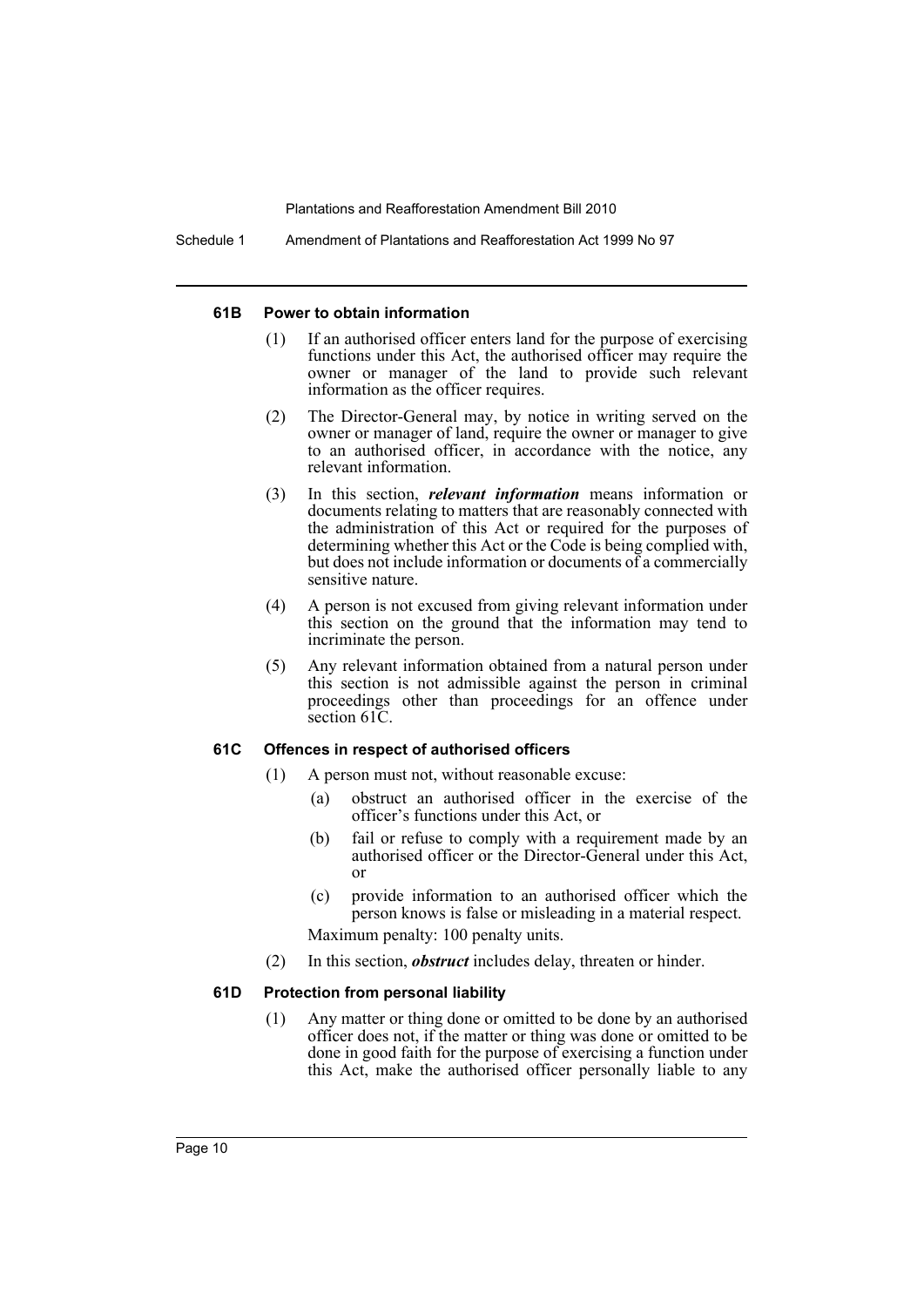action, liability, claim or demand in respect of that matter or thing.

(2) However, any such liability attaches instead to the Crown.

#### **[29] Section 62 Penalty notices**

Omit section 62 (9).

## **[30] Section 63 Evidence**

Omit "under section 61" from section 63 (e).

### **[31] Section 64 Proceedings for offences**

Insert after section 64 (4):

- (5) However, proceedings for any such offence may also be commenced within, but not later than, 2 years after the date on which evidence of the alleged offence first came to the attention of an authorised officer.
- (6) If subsection (5) is relied on for the purpose of commencing proceedings for an offence, the process commencing the proceedings must contain particulars of the date on which evidence of the offence first came to the attention of an authorised officer and need not contain particulars of the date on which the offence was committed. The date on which evidence first came to the attention of an authorised officer is the date specified in the process commencing the proceedings, unless the contrary is established.

#### **[32] Section 67**

Omit the section. Insert instead:

- **67 Delegation**
	- (1) The Minister may delegate the exercise of any function of the Minister under this Act (other than this power of delegation) or the regulations to:
		- (a) any member of staff of a Division of the Government Service for which the Minister is responsible, or
		- (b) any person, or any class of persons, authorised for the purposes of this subsection by the regulations.
	- (2) The Director-General may delegate the exercise of any function of the Director-General under this Act (other than this power of delegation) or the regulations to:
		- (a) any member of staff of the Department, or